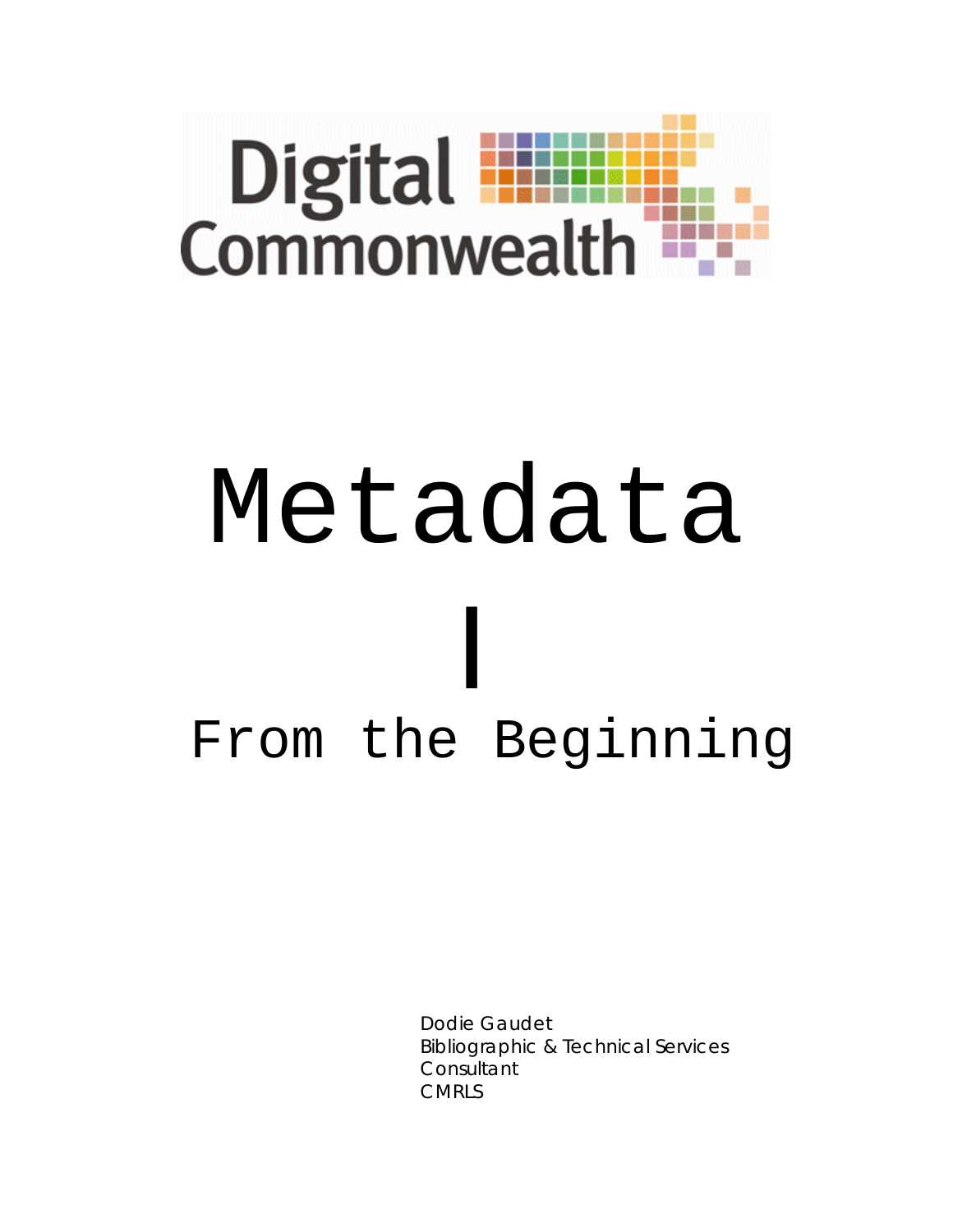## [dgaudet@cmrls.org](mailto:dgaudet@cmrls.org) Dublin Core

#### **What is Metadata?**

Metadata can be integrated or separate. Descriptive metadata integrated – shown with the image Administrative metadata separate – hidden from viewer

Examples of metadata schema

Dublin Core PB Core (Public Broadcasting Core) EAD (Encoded Archival Description) AACR2/MARC (Anglo-American Cataloging Rules/Machine Readable Cataloging) MODS/METS (Metadata Object Descriptive Schema/Metadata Encoding

and Transmission Standard) VRA Core (Visual Resources Association Core Categories)

#### **What is Dublin Core?**

An internationally recognized metadata standard composed of fifteen basic elements, or descriptive categories, used to describe a variety of digital resources.

Begun in 1995 in Dublin Ohio by librarians, digital library researchers, content providers, and text markup experts for searching digital resources.

Maintained by the Dublin Core Metadata Initiative (DCMI) [www.dublincore.org](http://www.dublincore.org/)

Intended to co-exist with other metadata standards, not replace them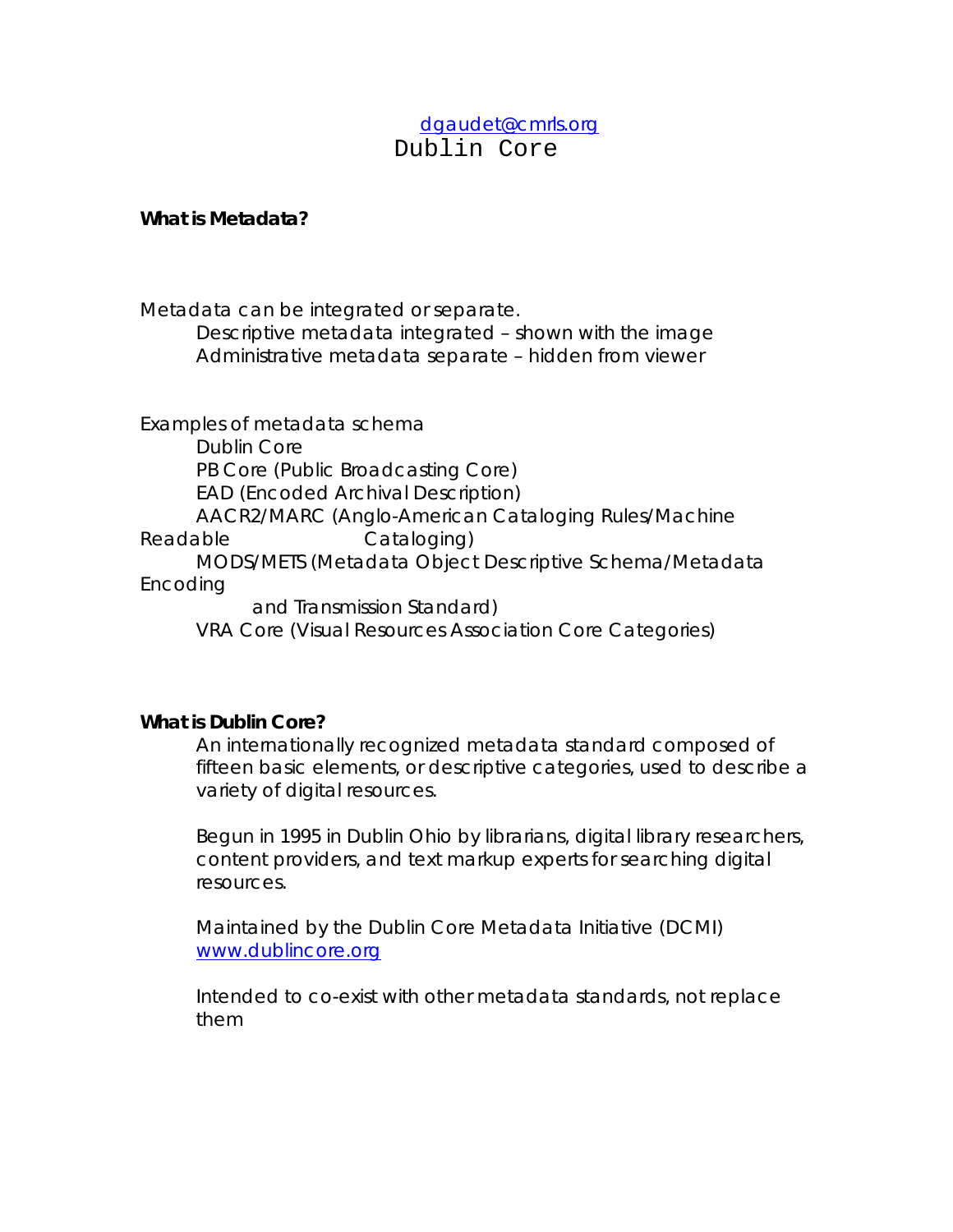#### **Characteristics of Dublin Core:**

Simple to create and maintain Uses commonly understood terminology International in scope Extensible (QDC – Qualified Dublin Core)

#### **All elements are optional**

Digital Treasures Project requires **Title** Strongly recommends (if available)

> Creator Subject **Description** Date Type Format

#### **All elements are repeatable Elements may appear in any order**

**Controlled vocabulary is recommended** (e.g. Library of Congress Subject Headings)

General Input Guidelines:

Punctuation: Avoid ending punctuation unless it is part of the content of the resource

Abbreviations: Common or accepted abbreviations are allowed (St., Mrs.) Avoid abbreviations that would make the record unclear. If in doubt, spell out the abbreviation.

Capitalization: Follow AACR2 guidelines. Capitalize the first word of a title and all proper nouns. Capitalize content in the description element according to normal rules of writing. Acronyms should be entered in capital letters.

#### **Resources**

Metadata in repositories: An overview [http://www.wrn.aber.ac.uk/objects/metadata\\_overview/](http://www.wrn.aber.ac.uk/objects/metadata_overview/)

Wikipedia entry [http://en.wikipedia.org/wiki/Dublin\\_core](http://en.wikipedia.org/wiki/Dublin_core)

DCMI: Using Dublin Core <http://www.dublincore.org/documents/usageguide/>

CDP: Dublin Core Metadata Best Practices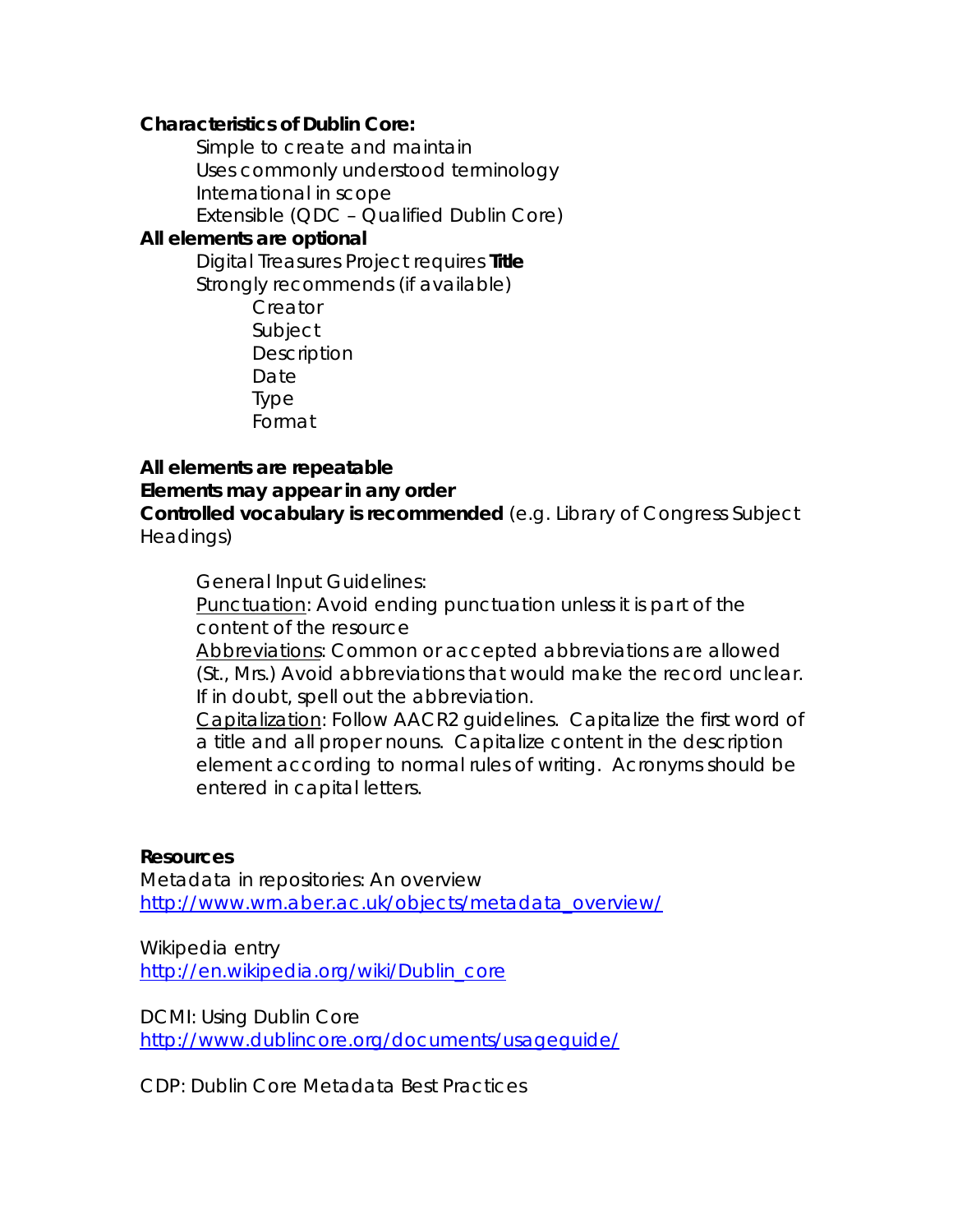(Originally Collaborative Digitization Project, now Bibliographical Center for Research) <http://www.bcr.org/dps/cdp/best/dublin-core-bp.pdf#8>

Library of Congress Subject Headings<http://authorities.loc.gov/>

Getty Thesaurus of Geographical Names [http://www.getty.edu/research/conducting\\_research/vocabularies/tgn/](http://www.getty.edu/research/conducting_research/vocabularies/tgn/) **Dublin Core Elements**

## **Element Name: Title**

| Label:      | Title                                                                 |
|-------------|-----------------------------------------------------------------------|
| Definition: | A name given to the resource                                          |
|             | Comment: A name by which the resource is formally known               |
|             | Guidelines: Repeat the element for title variants                     |
|             | Use a title from the image if there is one                            |
|             | Use AACR2 guidelines                                                  |
|             | Avoid simple generic terms such as "Papers" or "Photograph"           |
|             | Exclude initial articles unless they are an essential part of the     |
| title       |                                                                       |
|             | Capitalize the first letter of the first word of the title and proper |
|             | names                                                                 |
| Example:    | Tahoma High School basketball team                                    |
|             | Cantril School, Castle Rock, Colorado                                 |

### **Element Name: Creator**

| Label: | Creator                                                                            |
|--------|------------------------------------------------------------------------------------|
|        | Definition: An entity primarily responsible for making/creating the                |
|        | content of the resource                                                            |
|        | Comment: Examples include artists, photographers, the person who                   |
|        | wrote the letter                                                                   |
|        | Guidelines: List multiple creators separated by semi-colons $\left( \cdot \right)$ |
|        | List Creators in the order they appear on the item                                 |
|        | Use the Library of Congress Name Authority File                                    |
|        | http://authorities.loc.gov/ whenever possible                                      |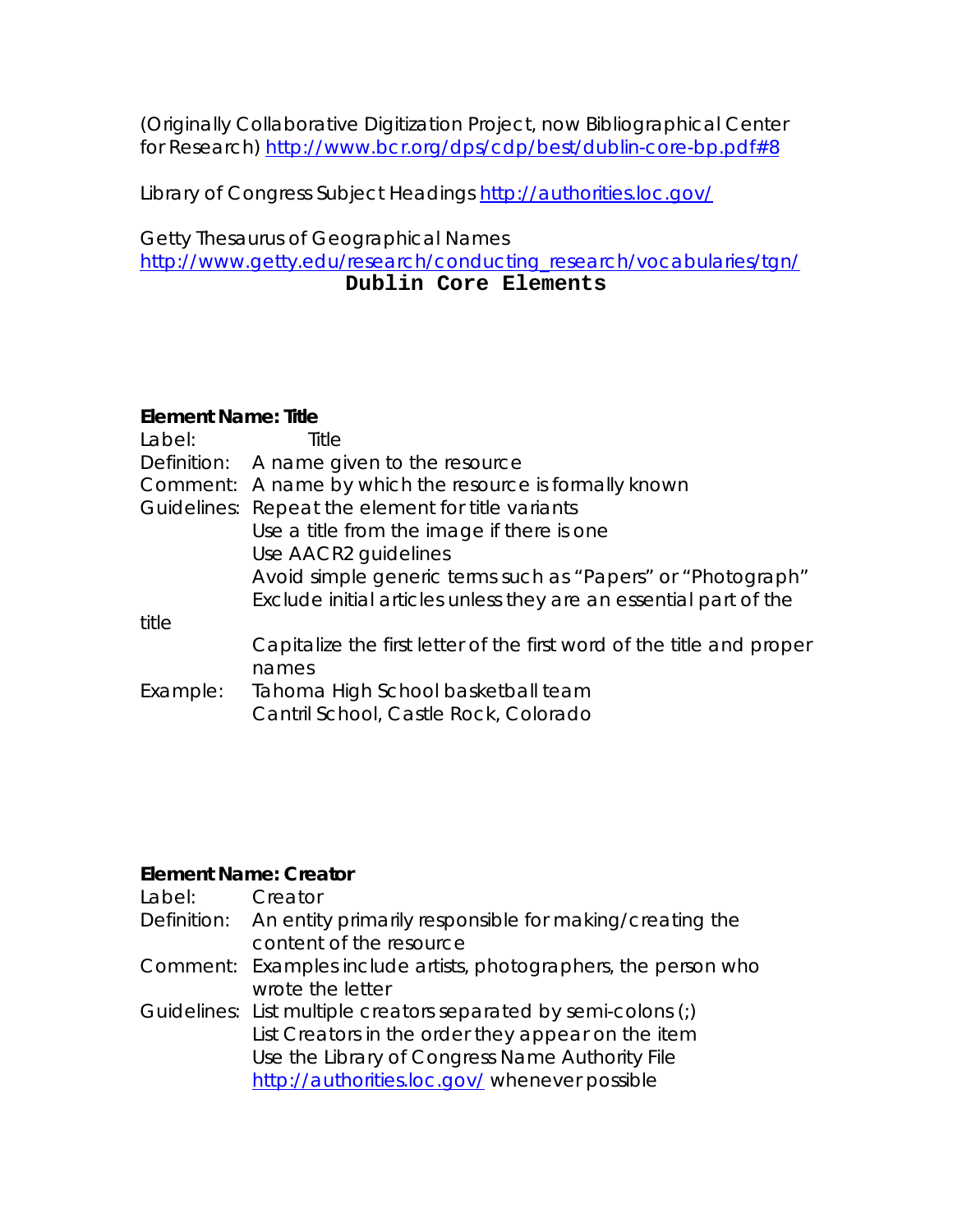| Example:              | List personal names as last name, first name with birth and/or<br>death dates if available<br>When in doubt, do not invert; give the name as it appears<br>Enter group or organization names in full, direct form; in the<br>case of hierarchy, list parts from the largest to smallest,<br>separated by periods (.)<br>In cases of lesser responsibility, use Contributor<br>Adams, Ansel, 1902-<br>University of Colorado, Boulder. Dept. of Geography. |
|-----------------------|-----------------------------------------------------------------------------------------------------------------------------------------------------------------------------------------------------------------------------------------------------------------------------------------------------------------------------------------------------------------------------------------------------------------------------------------------------------|
| Element Name: Subject | Subject                                                                                                                                                                                                                                                                                                                                                                                                                                                   |
| Label:                | Definition: A topic of the content of the resource                                                                                                                                                                                                                                                                                                                                                                                                        |

|           | Deminion. A topic of the content of the resource                            |
|-----------|-----------------------------------------------------------------------------|
|           | Comment: Typically, Subject will be expressed as keywords, key phrases,     |
|           | or classification codes that describe a topic of the resource.              |
|           | Guidelines: Use Library of Congress Subject Headings; add keywords if       |
| necessary |                                                                             |
|           | List multiple subject terms separated by semi-colons $\left( \cdot \right)$ |
|           | List Subjects in order of importance                                        |
|           | Choose significant and unique words from the title or                       |
|           | description of the item; general topical words are less useful              |
|           | If the name is a person or organization, use the same form of               |
|           | the name as for the Creator element                                         |
|           | Don't repeat the name if it is the same as the Creator                      |
|           | If geographic terms are needed, add them here                               |
| Example:  | Silk industry – Massachusetts – Northampton; Northampton                    |
| (Mass.)   |                                                                             |
|           | a contra contra Cturbida (Maco)                                             |

Footwear industry – Massachusetts – Sturbridge; Sturbridge (Mass.)

## **Element Name: Description**

| Description                                                          |
|----------------------------------------------------------------------|
| Definition: An account of the content of the resource                |
| Comment: Description of the content of the item, not the item itself |
| Examples include an abstract, table of contents, or a free-          |
| text summary                                                         |
| Guidelines: Limit to a few brief, significant sentences              |
| A woman and a child in a horse-drawn buggy, identified on            |
| back as Mrs. Merrick and Charlotte, on Garden of the Gods            |
| Road, by White House Ranch.                                          |
|                                                                      |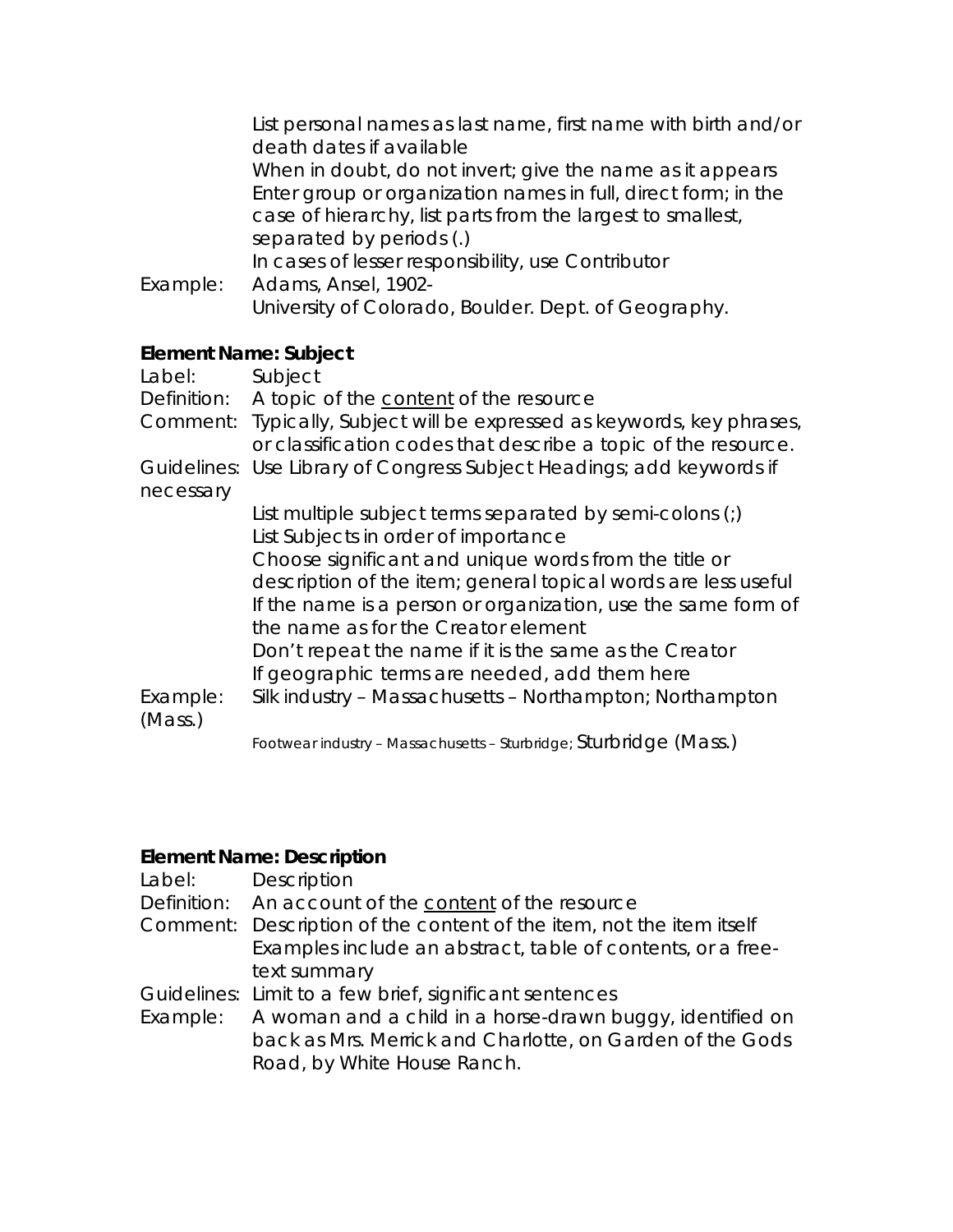#### **Element Name: Publisher**

| Label: | Publisher                                                              |
|--------|------------------------------------------------------------------------|
|        | Definition: An entity responsible for making the resource available    |
|        | Comment: For digital objects, Publisher is the entity that created the |
|        | digital resource; C/W MARS is doing the scanning and hosting           |
|        | the data, therefore, C/W MARS is the Publisher                         |
|        | Example: C/W MARS                                                      |

#### **Element Name: Contributor**

- Label: Contributor
- Definition: An entity responsible for making contributions to the content of the resource
- Comment: For persons or organizations with less responsibility for the creation of the content than the Creator; an assistant, transcriber, illustrator, etc.

Guidelines: Follow guidelines for Creator as to form (last name, first name; multiple names separated by semi-colons, etc.) **Not** the person or organization who donated the original item

Example: Rockwell, Norman, 1894-1978

### **Element Name: Date**

| Label:      | Date                                                             |
|-------------|------------------------------------------------------------------|
|             | Definition: Date of an event in the lifecycle of the resource    |
|             | Comment: The date of the original item; approximate if not known |
|             | Guidelines: Use YYYY-MM-DD (per ISO8601)                         |
|             | Follow date with a question mark (1897?) if date is              |
| approximate |                                                                  |
|             | If the date cannot be determined beyond a broad range            |
|             | (e.g. 1800-1850), include that information in Description.       |
| Example:    | Year:<br>1897                                                    |
|             | Year and month: 1897-07                                          |
|             | Year, month, day 1897-07-16                                      |

### **Element Name: Type**

| Label: Type |                                                                     |
|-------------|---------------------------------------------------------------------|
|             | Definition: The nature or genre of the content of the resource (not |
| format)     |                                                                     |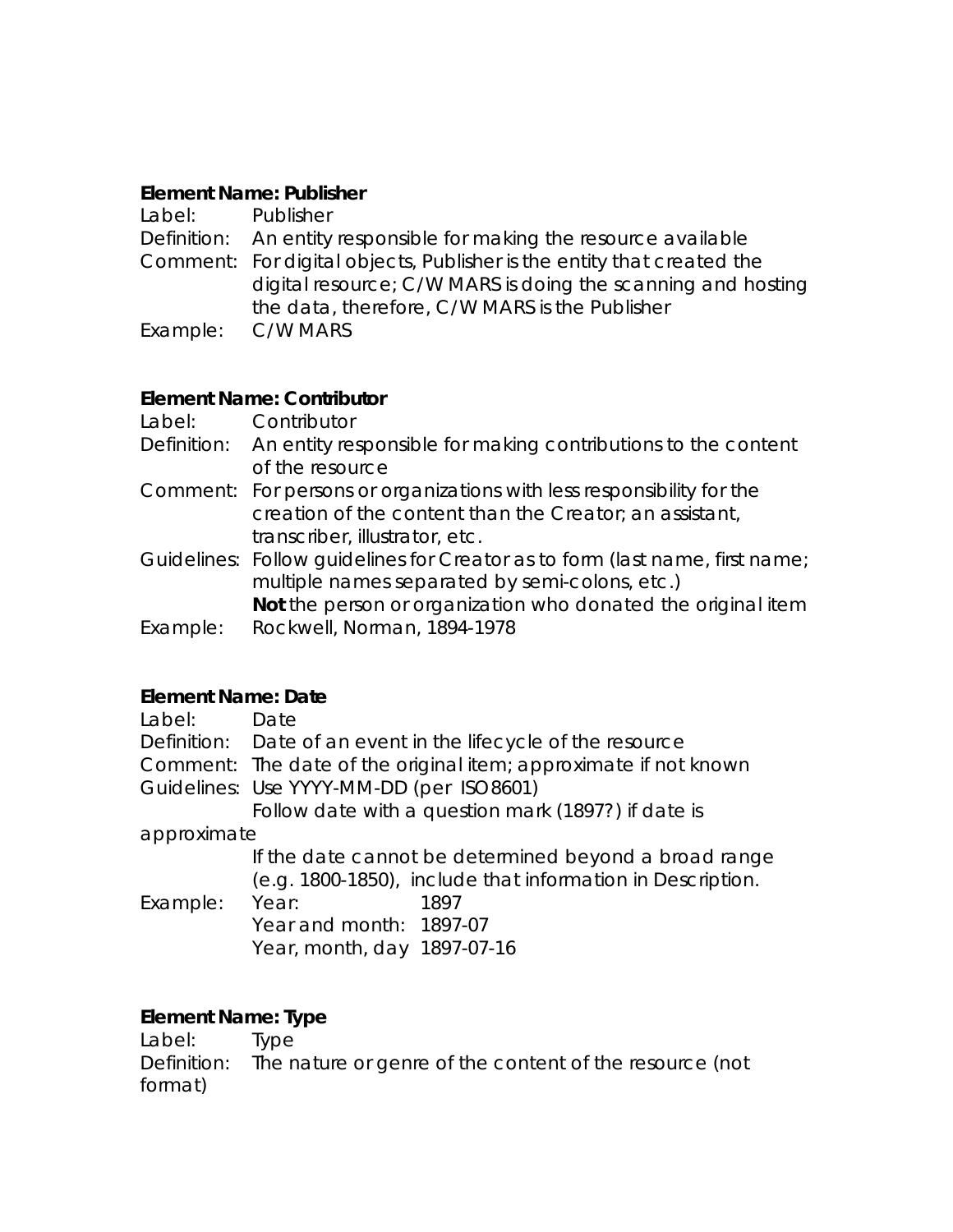| Comment: The two Types currently used in Digital Treasures are "image" |
|------------------------------------------------------------------------|
| and "text"                                                             |

- Guidelines: If the item is an image with significant text, list both separated by a semi-colon (;)
- Example: Image; Text

## **Element Name: Format**

| Label:      | Format                                                              |
|-------------|---------------------------------------------------------------------|
| Definition: | The physical or digital manifestation of the resource               |
|             | Comment: The format element may be used to determine the software   |
|             | or equipment                                                        |
|             | Guidelines: The two formats currently used in Digital Treasures are |
|             | "image/jpg" and "text/jpg"; "text/html" also possible               |
| Example:    | image/jpg                                                           |
|             | text/jpg                                                            |
|             |                                                                     |

## **Element Name: Identifier**

| Label:                 | Resource Identifier                                                                                                                                                                                                      |
|------------------------|--------------------------------------------------------------------------------------------------------------------------------------------------------------------------------------------------------------------------|
| Definition:<br>context | An unambiguous reference to the resource within a given                                                                                                                                                                  |
|                        | Comment: Identify the resource by means of a string or number<br>conforming to a formal identification system (URI, ISBN)<br>Local identifiers such as ID numbers, accession numbers or<br>call numbers may also be used |
|                        | Guidelines: Use for the accession number or call number                                                                                                                                                                  |
| Example: LH6295        |                                                                                                                                                                                                                          |

## **Element Name: Source**

| Label:   | Source                                                                   |
|----------|--------------------------------------------------------------------------|
|          | Definition: A reference to a resource from which the present resource is |
|          | derived                                                                  |
|          | Comment: Consider the Relation element first; use the Source element     |
|          | for information that does not fit easily into Relation                   |
|          | Reference the Source using URI, ISBN, call number or                     |
|          | accession number                                                         |
|          | Guidelines: Source is used when describing the chapter of book; one      |
|          | letter of a collection                                                   |
|          | Source is also used for the publisher of the original item or for        |
|          | describing the original item                                             |
| Example: | Image from page 54 of the 1922 edition of Romeo and Juliet.              |
|          |                                                                          |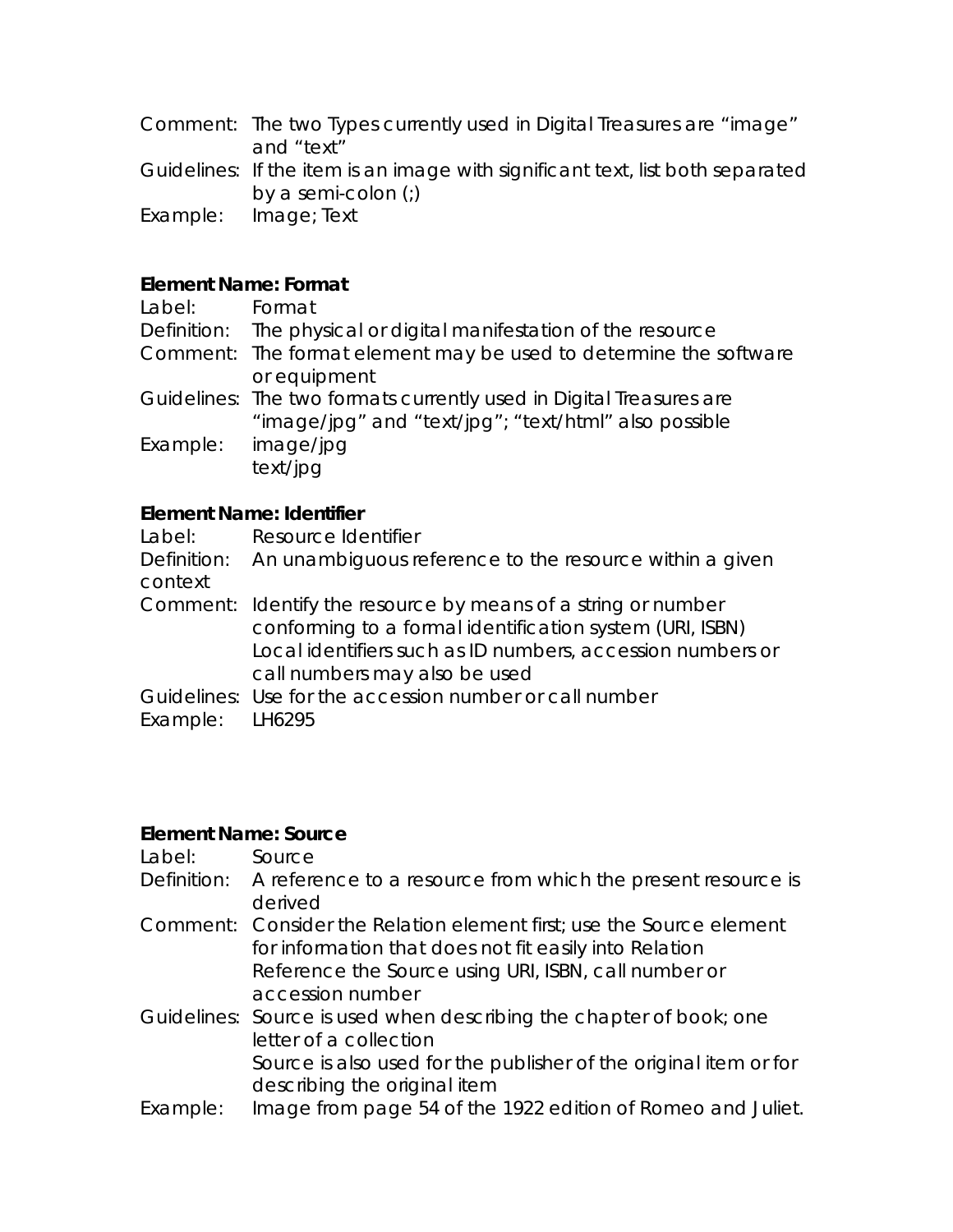Hand-colored postcard; 4" x 5 ½"

### **Element Name: Language**

| Label:      | Language                                                                 |  |
|-------------|--------------------------------------------------------------------------|--|
| Definition: | The language of the intellectual content of the resource                 |  |
| Comment:    | The language(s) in which a text is written or the spoken                 |  |
|             | language(s) of an audio or video resource. Visual images do              |  |
|             | not usually have a language unless there is significant text in a        |  |
|             | caption or in the image itself.                                          |  |
|             | Guidelines: Use 2 digit language code (per ISO 639) qualified by country |  |
|             | Most items in Digital Treasures are English or left blank                |  |
| Example:    | en-US                                                                    |  |

#### **Element Name: Relation**

Label: Relation

- Definition: A reference to a related resource
- Comment: Expresses the relationship between the present resource and a related resource

If the item is part of a larger collection, the larger collection is named here

Example: Is part of Jack and Charmian London correspondence and papers, 1984-1953. Utah State University Special Collections & Archives, MSS COLL 10

### **Element Name: Coverage**

| Label:      | Coverage                                                                   |  |  |
|-------------|----------------------------------------------------------------------------|--|--|
| Definition: | The extent or scope of the content of the resource                         |  |  |
| Comment:    | Typically, Coverage will include spatial location (a place                 |  |  |
|             | name or geographic coordinated), temporal period (a                        |  |  |
|             | period label, date, or date range) or jurisdiction (such as a              |  |  |
|             | named administrative entity).                                              |  |  |
|             | Select a value from a controlled vocabulary such as the                    |  |  |
|             | Getty Thesaurus of Geographical Names                                      |  |  |
|             | Guidelines: If a book published in 1920 is a history of the American Civil |  |  |
|             | War, Coverage is 1860-1865                                                 |  |  |
|             | Use Coverage for maps                                                      |  |  |
|             |                                                                            |  |  |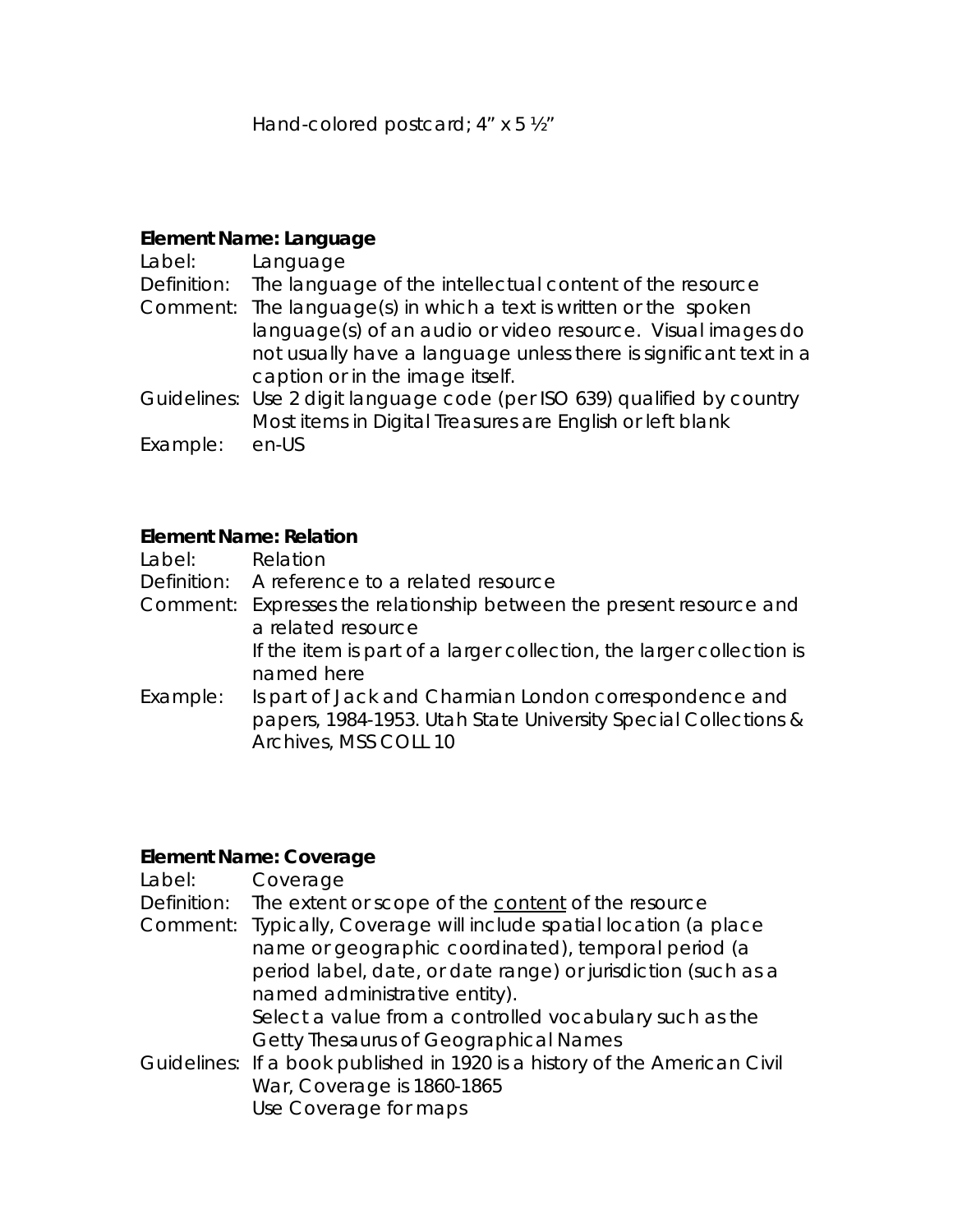Example: 394916N0771325W [Latitude/Longitude for Gettysburg National Military Park]

## **Element Name: Rights**

| Label:      | <b>Rights Management</b>                                                                                                  |
|-------------|---------------------------------------------------------------------------------------------------------------------------|
| Definition: | Information about rights held in and over the resource                                                                    |
| Comment:    | If Rights element is absent, no assumptions can be made<br>about the status of these and other rights with respect to the |
|             | resource                                                                                                                  |
|             | Guidelines: Items created prior to 1923 are not subject to copyright laws                                                 |
|             | Leave this area blank if there is no specific Rights                                                                      |
|             | Management statement                                                                                                      |
| Example:    | Permission to use images must be obtained in advance and                                                                  |
|             | in writing from the Clark University Archives by writing to                                                               |
|             | Archives@clarku.edu                                                                                                       |
|             |                                                                                                                           |

# **DUBLIN CORE RECORD FORM**